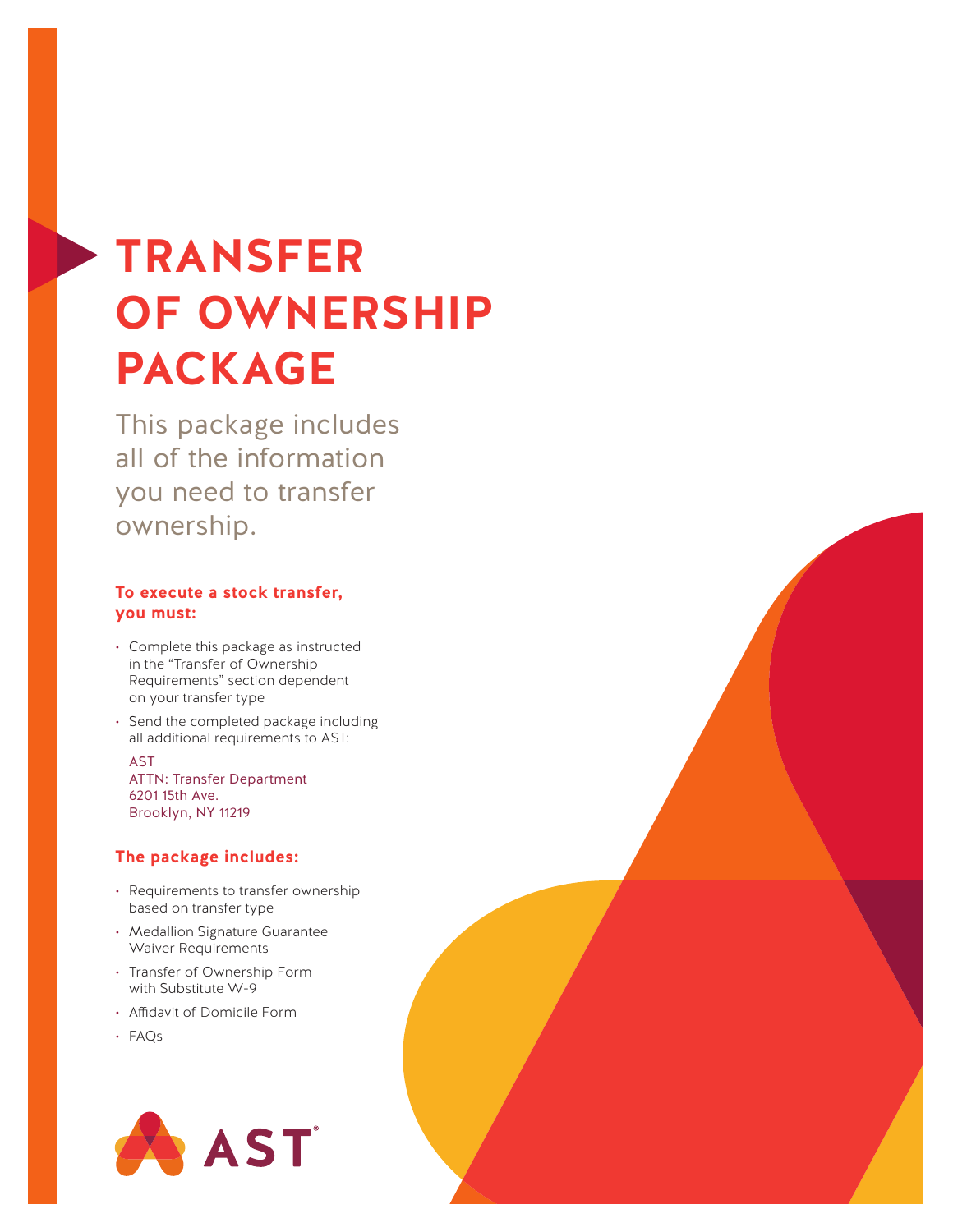

| <b>Transfer of Ownership Requirements</b> |    |
|-------------------------------------------|----|
| <b>Forms</b>                              |    |
| <b>FAQs</b>                               | 11 |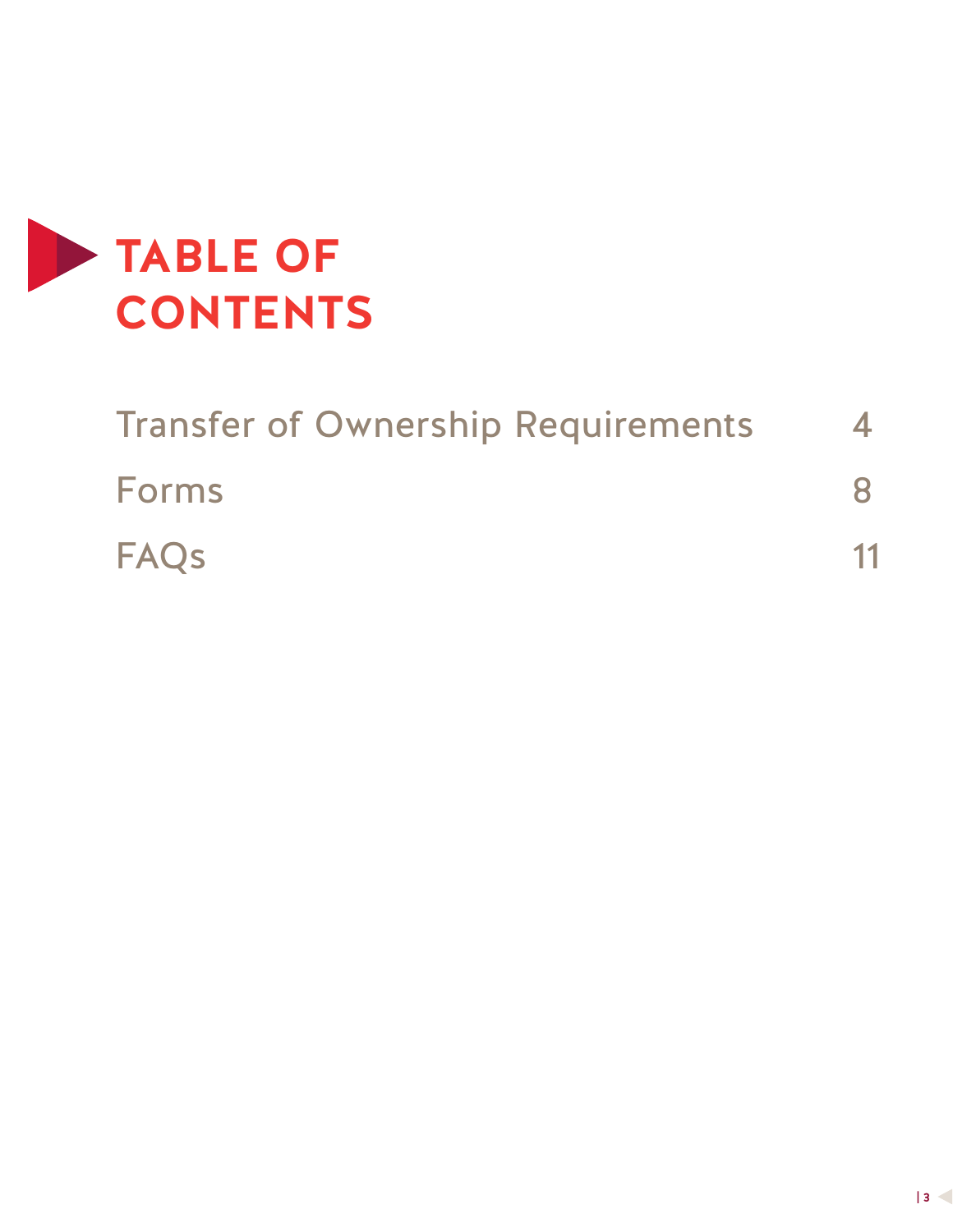# **Transfer Requirements**

|    | <b>TRANSFER TYPE</b>                                                                       | <b>REQUIREMENTS</b>                                                                                                                                                                                                                                                                                                                                                                                                                                                                                                                                    |
|----|--------------------------------------------------------------------------------------------|--------------------------------------------------------------------------------------------------------------------------------------------------------------------------------------------------------------------------------------------------------------------------------------------------------------------------------------------------------------------------------------------------------------------------------------------------------------------------------------------------------------------------------------------------------|
|    | <b>SINGLE-OWNER TRANSFERS</b>                                                              |                                                                                                                                                                                                                                                                                                                                                                                                                                                                                                                                                        |
| А. | <b>TRANSFER FROM</b><br><b>SINGLE OWNER</b>                                                | □ Completed Transfer of Ownership with Substitute W-9 Form (enclosed).<br>If transfer is less than \$10,000, please see page 7 for details regarding the<br>Medallion Signature Guarantee Waiver. Additional documents are required.                                                                                                                                                                                                                                                                                                                   |
|    |                                                                                            | $\Box$ The original stock certificate(s). If holdings are held in book entry or dividend<br>reinvestment then a certificate is not applicable.<br>If your certificate(s) is lost, please see Question 6 in the FAQs section for<br>instructions to replace the shares prior to submitting your transfer forms.                                                                                                                                                                                                                                         |
| В. | <b>TRANSFER FROM</b><br><b>SINGLE OWNER</b><br>(due to name change)                        | □ Completed Transfer of Ownership with Substitute W-9 Form (enclosed).<br>If transfer is less than \$10,000, please see page 7 for details regarding the<br>Medallion Signature Guarantee Waiver. Additional documents are required.                                                                                                                                                                                                                                                                                                                   |
|    |                                                                                            | $\Box$ The original stock certificate(s). If holdings are held in book entry or dividend<br>reinvestment then a certificate is not applicable.<br>If your certificate(s) is lost, please see Question 6 in the FAQs section for<br>instructions to replace the shares prior to submitting your transfer forms.                                                                                                                                                                                                                                         |
|    | <b>TRANSFER FROM</b><br><b>SINGLE OWNER</b><br>(due to deceased owner)                     | □ Completed Transfer of Ownership with Substitute W-9 Form (enclosed).<br>If transfer is less than \$10,000, please see page 7 for details regarding the<br>Medallion Signature Guarantee Waiver. Additional documents are required.<br>□ Completed Affidavit of Domicile Form (enclosed).                                                                                                                                                                                                                                                             |
|    |                                                                                            | $\Box$ The original stock certificate(s). If holdings are held in book entry or dividend<br>reinvestment then a certificate is not applicable.<br>If your certificate(s) is lost, please see Question 6 in the FAQs section for<br>instructions to replace the shares prior to submitting your transfer forms.                                                                                                                                                                                                                                         |
|    | <b>JOINT TRANSFERS</b>                                                                     |                                                                                                                                                                                                                                                                                                                                                                                                                                                                                                                                                        |
| D. | <b>TRANSFER FROM</b><br><b>JOINT ACCOUNT</b><br>OR ADDITION OF<br><b>TRANSFER ON DEATH</b> | □ Completed Transfer of Ownership with Substitute W-9 Form (enclosed).<br>If transfer is less than \$10,000, please see page 7 for details regarding the<br>Medallion Signature Guarantee Waiver. Additional documents are required.<br>$\Box$ The original stock certificate(s). If holdings are held in book entry or dividend<br>reinvestment then a certificate is not applicable.<br>If your certificate(s) is lost, please see Question 6 in the FAQs section for<br>instructions to replace the shares prior to submitting your transfer forms. |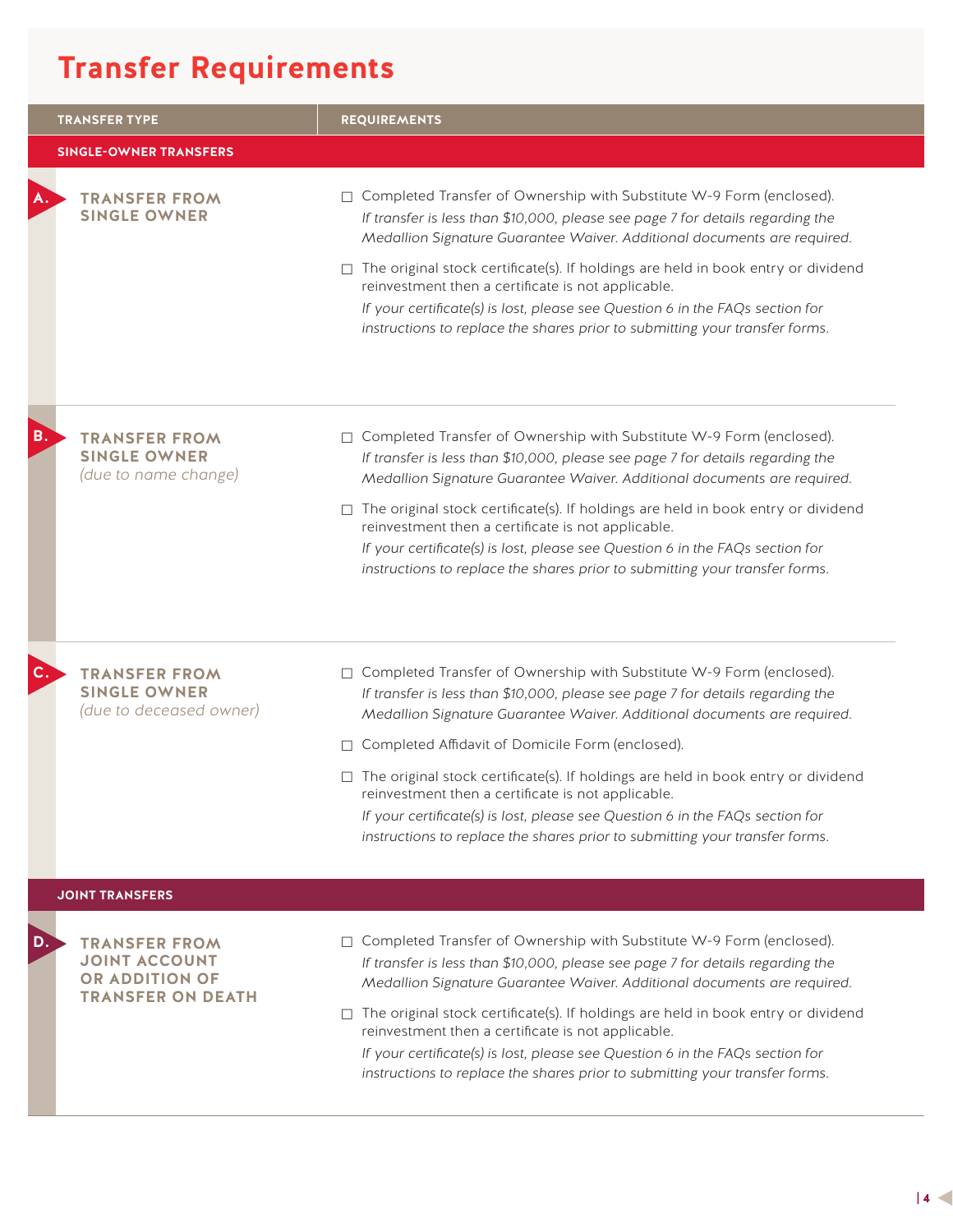# **Transfer Requirements**

|    | <b>TRANSFER TYPE</b>                                                            | <b>REQUIREMENTS</b>                                                                                                                                                                                                                                                                                                              |
|----|---------------------------------------------------------------------------------|----------------------------------------------------------------------------------------------------------------------------------------------------------------------------------------------------------------------------------------------------------------------------------------------------------------------------------|
|    | <b>JOINT TRANSFERS</b>                                                          |                                                                                                                                                                                                                                                                                                                                  |
| Е. | <b>TRANSFER FROM</b><br><b>JOINT ACCOUNT</b><br>(due to name change)            | □ Completed Transfer of Ownership with Substitute W-9 Form (enclosed).<br>If transfer is less than \$10,000, please see page 7 for details regarding the<br>Medallion Signature Guarantee Waiver. Additional documents are required.<br>$\Box$ The original stock certificate(s). If holdings are held in book entry or dividend |
|    |                                                                                 | reinvestment then a certificate is not applicable.<br>If your certificate(s) is lost, please see Question 6 in the FAQs section for<br>instructions to replace the shares prior to submitting your transfer forms.                                                                                                               |
| F. | <b>TRANSFER FROM</b><br><b>JOINT ACCOUNT</b><br>(due to ONE<br>deceased owner)  | □ Completed Transfer of Ownership with Substitute W-9 Form (enclosed).<br>If transfer is less than \$10,000, please see page 7 for details regarding the<br>Medallion Signature Guarantee Waiver. Additional documents are required.                                                                                             |
|    |                                                                                 | □ Completed Affidavit of Domicile Form (enclosed).                                                                                                                                                                                                                                                                               |
|    |                                                                                 | $\Box$ The original stock certificate(s). If holdings are held in book entry or dividend<br>reinvestment then a certificate is not applicable.<br>If your certificate(s) is lost, please see Question 6 in the FAQs section for<br>instructions to replace the shares prior to submitting your transfer forms.                   |
| G. | <b>TRANSFER FROM</b><br><b>JOINT ACCOUNT</b><br>(due to ALL<br>deceased owners) | □ Completed Transfer of Ownership with Substitute W-9 Form (enclosed).<br>If transfer is less than \$10,000, please see page 7 for details regarding the<br>Medallion Signature Guarantee Waiver. Additional documents are required.<br>□ Completed Affidavit of Domicile Form (enclosed).                                       |
|    |                                                                                 | $\Box$ The original stock certificate(s). If holdings are held in book entry or dividend<br>reinvestment then a certificate is not applicable.<br>If your certificate(s) is lost, please see Question 6 in the FAQs section for<br>instructions to replace the shares prior to submitting your transfer forms.                   |
|    | <b>TRUSTEE TRANSFERS</b>                                                        |                                                                                                                                                                                                                                                                                                                                  |
| н. | <b>TRANSFER BY</b><br>TRUSTEE(S)                                                | □ Completed Transfer of Ownership with Substitute W-9 Form (enclosed).<br>If transfer is less than \$10,000, please see page 7 for details regarding the<br>Medallion Signature Guarantee Waiver. Additional documents are required.                                                                                             |
|    |                                                                                 | $\Box$ The original stock certificate(s). If holdings are held in book entry or dividend<br>reinvestment then a certificate is not applicable.<br>If your certificate(s) is lost, please see Question 6 in the FAQs section for<br>instructions to replace the shares prior to submitting your transfer forms.                   |
|    |                                                                                 |                                                                                                                                                                                                                                                                                                                                  |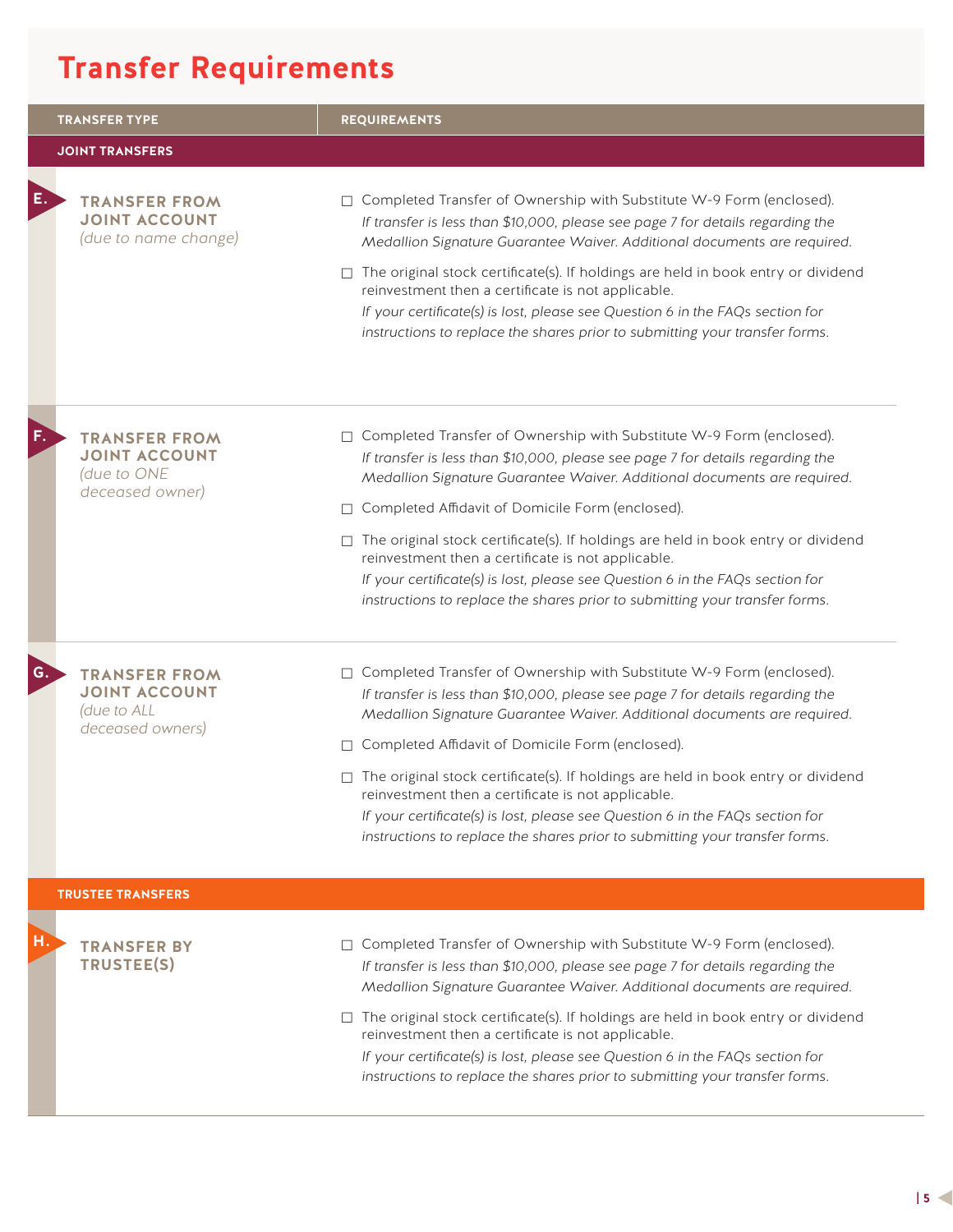# **Transfer Requirements**

|    | <b>TRANSFER TYPE</b>                                                         | <b>REQUIREMENTS</b>                                                                                                                                                                                                                                                                                                                                                                                                                                                                                                                                    |
|----|------------------------------------------------------------------------------|--------------------------------------------------------------------------------------------------------------------------------------------------------------------------------------------------------------------------------------------------------------------------------------------------------------------------------------------------------------------------------------------------------------------------------------------------------------------------------------------------------------------------------------------------------|
|    | <b>TRUSTEE TRANSFERS</b>                                                     |                                                                                                                                                                                                                                                                                                                                                                                                                                                                                                                                                        |
| п. | <b>TRANSFER BY</b><br><b>CO-TRUSTEE</b><br><b>OR SUCCESSOR</b><br>TRUSTEE(S) | □ Completed Transfer of Ownership with Substitute W-9 Form (enclosed).<br>If transfer is less than \$10,000, please see page 7 for details regarding the<br>Medallion Signature Guarantee Waiver. Additional documents are required.<br>$\Box$ The original stock certificate(s). If holdings are held in book entry or dividend<br>reinvestment then a certificate is not applicable.<br>If your certificate(s) is lost, please see Question 6 in the FAQs section for<br>instructions to replace the shares prior to submitting your transfer forms. |
|    | <b>CUSTODIAN TRANSFERS</b>                                                   |                                                                                                                                                                                                                                                                                                                                                                                                                                                                                                                                                        |
|    | <b>TRANSFER TO FORMER</b><br><b>MINOR BY REGISTERED</b><br><b>CUSTODIAN</b>  | □ Completed Transfer of Ownership with Substitute W-9 Form (enclosed).<br>If transfer is less than \$10,000, please see page 7 for details regarding the<br>Medallion Signature Guarantee Waiver. Additional documents are required.<br>$\Box$ The original stock certificate(s). If holdings are held in book entry or dividend<br>reinvestment then a certificate is not applicable.<br>If your certificate(s) is lost, please see Question 6 in the FAQs section for<br>instructions to replace the shares prior to submitting your transfer forms. |
|    | <b>TRANSFER DUE TO</b><br><b>DECEASED CUSTODIAN</b><br><b>OR MINOR</b>       | □ Completed Transfer of Ownership with Substitute W-9 Form (enclosed).<br>If transfer is less than \$10,000, please see page 7 for details regarding the<br>Medallion Signature Guarantee Waiver. Additional documents are required.<br>$\Box$ The original stock certificate(s). If holdings are held in book entry or dividend<br>reinvestment then a certificate is not applicable.<br>If your certificate(s) is lost, please see Question 6 in the FAQs section for<br>instructions to replace the shares prior to submitting your transfer forms. |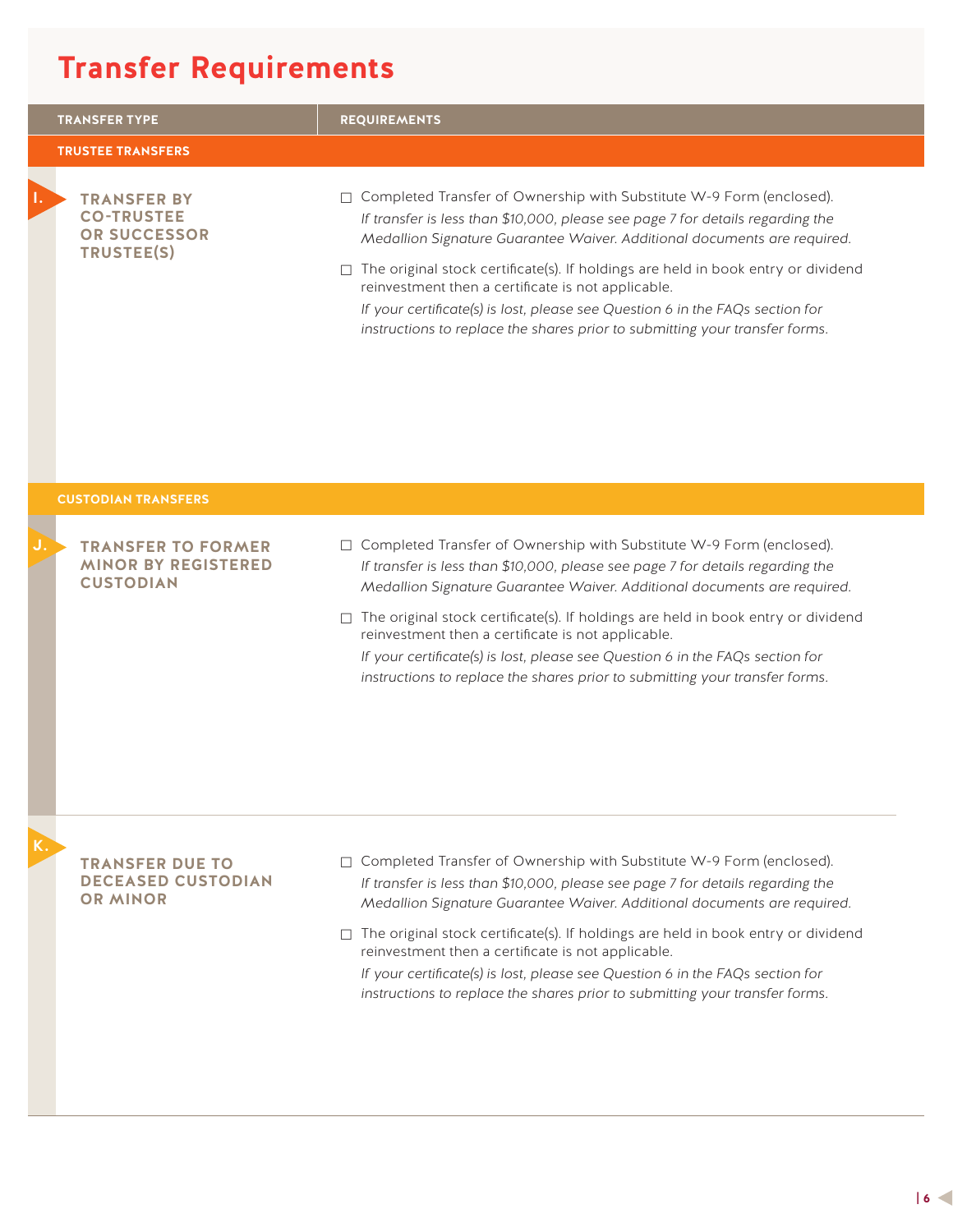## **Medallion Signature Guarantee Waiver Requirements**

FOR TRANSFERS OF \$10,000 OR LESS, THE MEDALLION SIGNATURE GUARANTEE REQUIREMENT MAY BE WAIVED. THE FOLLOWING OUTLINES ALL OF THE DOCUMENTS REQUIRED TO WAIVE THE MEDALLION SIGNATURE

| <b>TRANSFER TYPE</b>                                                                  | REQUIREMENTS (In addition to requirements on pages 4-6)                                                                                                                                                                                                                                                    |
|---------------------------------------------------------------------------------------|------------------------------------------------------------------------------------------------------------------------------------------------------------------------------------------------------------------------------------------------------------------------------------------------------------|
| <b>IF TRANSFER DUE</b><br><b>TO NAME CHANGE</b><br>(single owner<br>or joint account) | $\Box$ Signatures of all registered owners in the Transfer of Ownership Form.<br>Please see section 10A, on page 2 of 2.<br>If registered owner(s) is/are deceased, a legal representative may sign ONLY IF they<br>state legal capacity in which they signed.<br>$\Box$ Check for \$50.00 payable to AST. |
|                                                                                       | $\Box$ Copy of valid government-issued photo identification with a signature, such as a<br>driver's license or a passport.                                                                                                                                                                                 |
|                                                                                       | $\Box$ Proof of name change (ONLY IF name change request is due to marriage or divorce).                                                                                                                                                                                                                   |
|                                                                                       | $\Box$ Certified copy of the marriage certificate, divorce decree, or certified copy of the<br>court order (ONLY IF name change request due to complete name change).                                                                                                                                      |
| <b>IF TRANSFER DUE TO</b><br><b>DECEASED OWNER</b>                                    | □ Signatures of all registered owners in the Transfer of Ownership Form.<br>Please see section 10A, on page 2 of 2.                                                                                                                                                                                        |
| (single owner<br>or joint account)                                                    | If registered owner(s) is/are deceased, a legal representative may sign<br>ONLY IF they state legal capacity in which they signed.                                                                                                                                                                         |
|                                                                                       | $\Box$ Check for \$50.00 payable to AST.                                                                                                                                                                                                                                                                   |
|                                                                                       | $\Box$ Copy of valid government-issued photo identification with a signature,<br>such as a driver's license or a passport.                                                                                                                                                                                 |
|                                                                                       | $\Box$ Copy of official death certificate(s).                                                                                                                                                                                                                                                              |
|                                                                                       | □ Inheritance Tax Waiver (ONLY IF required by state of transfer; see Question 12<br>in the FAQs section to determine if an Inheritance Tax Waiver is required).                                                                                                                                            |
|                                                                                       | $\Box$ Signature by executor, administrator, or personal representative of currently<br>deceased owner.                                                                                                                                                                                                    |
|                                                                                       | □ Certificate of Appointment (or Small Estate Statues of the state in which the<br>shareholder was domiciled).                                                                                                                                                                                             |
|                                                                                       | $\Box$ Completed and notarized Affidavit of Domicile.                                                                                                                                                                                                                                                      |
| <b>IF TRANSFER BY</b><br>TRUSTEE(S),                                                  | $\Box$ Signatures of all registered owners in the Transfer of Ownership Form.<br>Please see section 10A, on page 2 of 2.                                                                                                                                                                                   |
| CO-TRUSTEE(S),<br><b>OR SUCCESSOR</b><br>TRUSTEE(S)                                   | If registered owner(s) is/are deceased, a legal representative may sign<br>ONLY IF they state legal capacity in which they signed.                                                                                                                                                                         |
|                                                                                       | □ Check for \$50.00 payable to AST.                                                                                                                                                                                                                                                                        |
|                                                                                       | $\Box$ Copy of valid government-issued photo identification with a signature, such as a<br>driver's license or a passport.                                                                                                                                                                                 |
|                                                                                       | $\Box$ Copy of official death certificate (ONLY IF transfer due to death of grantor/co-trustee).                                                                                                                                                                                                           |
|                                                                                       | $\Box$ Copy of Trustee Amendment (ONLY IF transfer due to resignation of trustee).                                                                                                                                                                                                                         |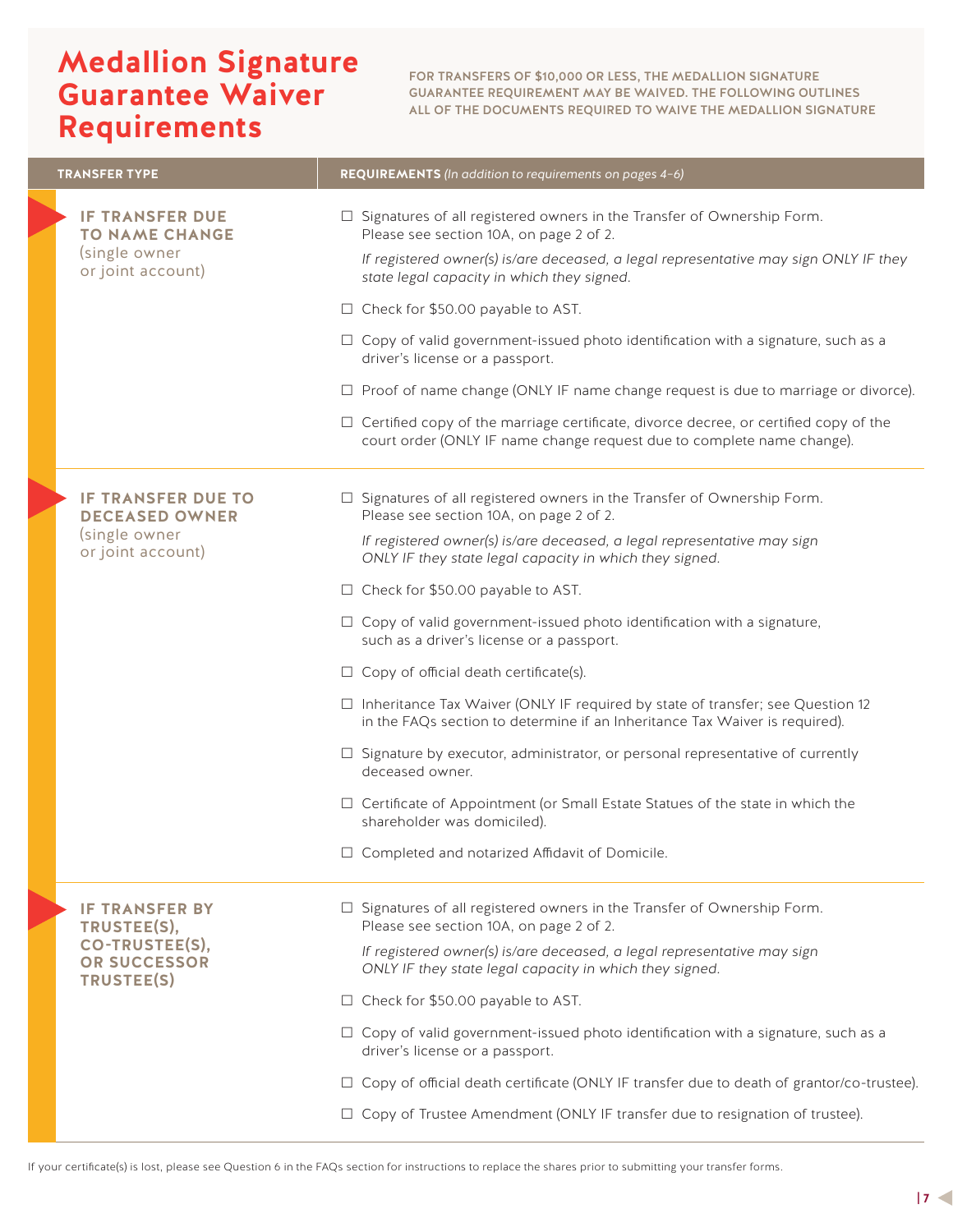## **TRANSFER OF OWNERSHIP FORM**

Substitute W-9 Form included.

# **AST**

**Page 1 of 2**

Please submit a new form for each account and company of stock you are transferring.

## **CURRENT STOCK HOLDER INFORMATION**

- **Company Name of Stock Held 1.**
- List full name of the company for which stock is held.

## **AST Account Number 2.**

List AST account number for current stock holder as it reads on most recent account mailing.

## **Current Stock Holder(s) 3.**

List full name(s)/registration(s) of ALL current stock holder(s) as it reads on the account, statements, certificates, and/or tax forms.

### **4. Transfer Reason**

All transfers will be assumed to be gifts if no reason is provided. If we receive documentation (e.g., death certificate) indicating that the registered shareowner is deceased, the transfer reason will default to death.

| Company Name |  |  |  |  |  |  |  |  |  |  |  |  |  |
|--------------|--|--|--|--|--|--|--|--|--|--|--|--|--|



AST Account Number



Current Stock Holder Name(s)

| <b>TRANSFER TYPE</b><br>(select one only) | DATE OF GIFT/DEATH/SALE<br>(MM/DD/YYYY) |         |  |  |  |  |  |  |  | <b>COST BASIS PER SHARE</b> |  |  |  |  |  |                          |  |            |  |
|-------------------------------------------|-----------------------------------------|---------|--|--|--|--|--|--|--|-----------------------------|--|--|--|--|--|--------------------------|--|------------|--|
| <b>GIFT</b>                               |                                         |         |  |  |  |  |  |  |  |                             |  |  |  |  |  | $\overline{\phantom{a}}$ |  | <b>USD</b> |  |
| <b>DEATH</b>                              |                                         |         |  |  |  |  |  |  |  |                             |  |  |  |  |  | $\bullet$                |  | <b>USD</b> |  |
| <b>PRIVATE SALE</b>                       |                                         |         |  |  |  |  |  |  |  |                             |  |  |  |  |  | ٠                        |  | <b>USD</b> |  |
| <b>NO CHANGE OF</b>                       |                                         | Please  |  |  |  |  |  |  |  |                             |  |  |  |  |  |                          |  |            |  |
| <b>OWNERSHIP</b>                          |                                         | Specify |  |  |  |  |  |  |  |                             |  |  |  |  |  |                          |  |            |  |

## **NEW STOCK HOLDER INFORMATION**

### **New Stock Holder 5.**

List full name of new stock holder. Use second line if necessary for a  $j_1$ holder, minor, or trustee.

### **Contact Information 6.**

Enter contact information of new stock holder.

### **Address 7.**

List complete address of new stock

**Total Shares to be Transferred 8.** 

| oint    |                                                                                                                                  |                    |       |                      |  |  |  |  |  |  |  |  |  |  |
|---------|----------------------------------------------------------------------------------------------------------------------------------|--------------------|-------|----------------------|--|--|--|--|--|--|--|--|--|--|
|         | New Stock Holder Name(s)                                                                                                         |                    |       |                      |  |  |  |  |  |  |  |  |  |  |
|         |                                                                                                                                  |                    |       |                      |  |  |  |  |  |  |  |  |  |  |
|         | <b>Email Address</b>                                                                                                             |                    |       |                      |  |  |  |  |  |  |  |  |  |  |
|         | ٠<br>$\overline{\phantom{a}}$                                                                                                    |                    |       |                      |  |  |  |  |  |  |  |  |  |  |
|         | Daytime Phone Number                                                                                                             |                    |       |                      |  |  |  |  |  |  |  |  |  |  |
| holder. |                                                                                                                                  |                    |       |                      |  |  |  |  |  |  |  |  |  |  |
|         | Street Address/PO Box<br>Apt/Unit Number                                                                                         |                    |       |                      |  |  |  |  |  |  |  |  |  |  |
|         |                                                                                                                                  |                    |       |                      |  |  |  |  |  |  |  |  |  |  |
|         | City                                                                                                                             |                    | State |                      |  |  |  |  |  |  |  |  |  |  |
|         |                                                                                                                                  |                    |       |                      |  |  |  |  |  |  |  |  |  |  |
|         | Zip Code<br>Country                                                                                                              |                    |       |                      |  |  |  |  |  |  |  |  |  |  |
|         |                                                                                                                                  |                    |       |                      |  |  |  |  |  |  |  |  |  |  |
|         | TOTAL NUMBER OF SHARES BEING TRANSFERRED                                                                                         |                    |       | $\ddot{\phantom{0}}$ |  |  |  |  |  |  |  |  |  |  |
|         | If you desire to transfer specific shares, please indicate                                                                       | <b>DRIP</b>        |       | ٠                    |  |  |  |  |  |  |  |  |  |  |
|         | here in addition to stating the total number of shares to<br>be transferred.                                                     | <b>BOOK</b>        |       | ٠                    |  |  |  |  |  |  |  |  |  |  |
|         |                                                                                                                                  | <b>CERTIFICATE</b> |       | ٠                    |  |  |  |  |  |  |  |  |  |  |
|         | Form is invalid if original stock certificate is not submitted. For lost certificates, please see Question 6 in the FAQ section. |                    |       |                      |  |  |  |  |  |  |  |  |  |  |

#### **Reinvest Dividends (if applicable) 9.**

FOR DRIP SHARES ONLY: When a transfer involves Dividend Reinvestment Plan (DRIP) shares, if the new owner intends to have the shares remain enrolled in the company's reinvestment program, they must check the box next to "YES" in order to reinvest their dividends.



*If checking YES, I have read and fully understand the terms and conditions of the Plan.*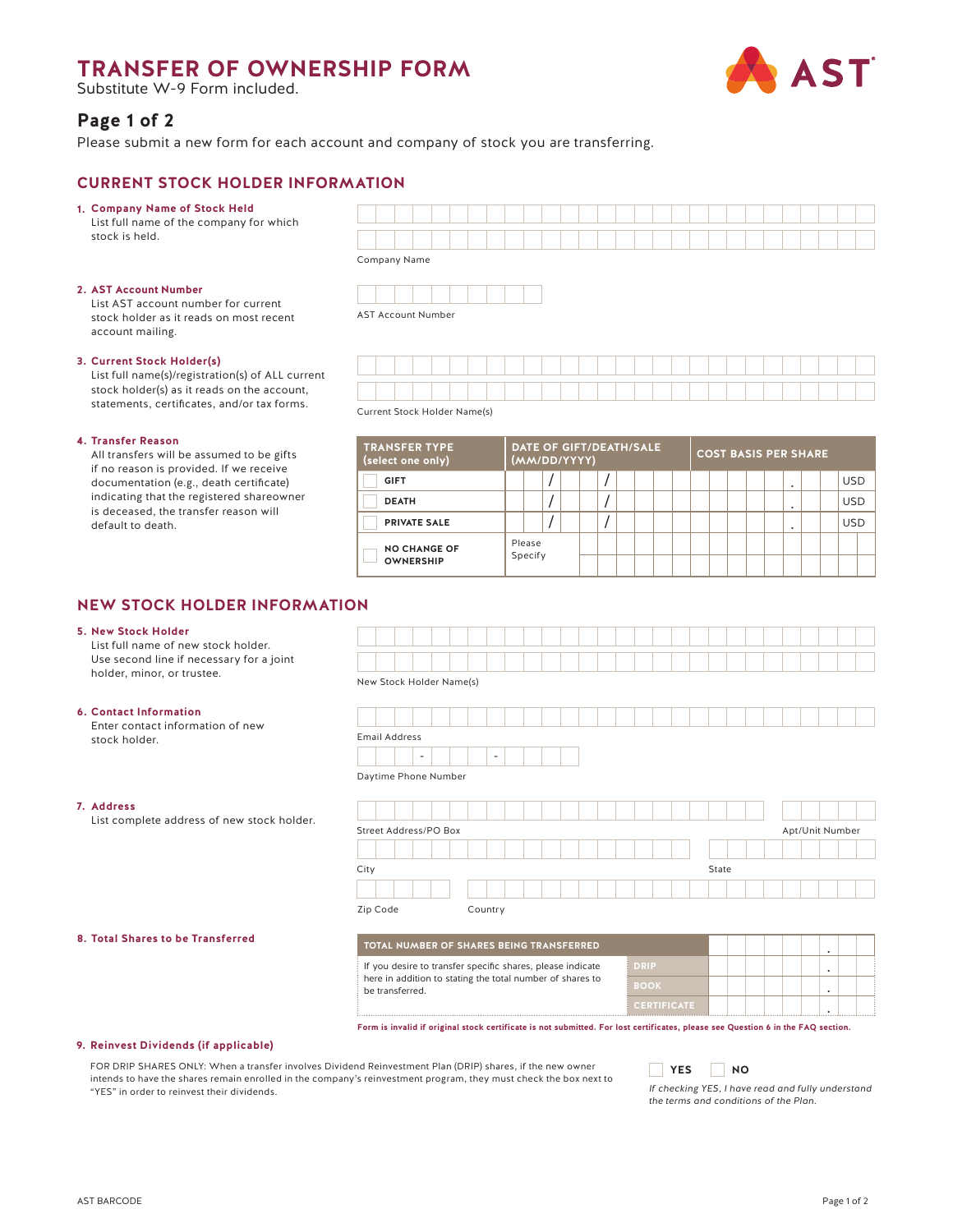## **TRANSFER OF OWNERSHIP FORM**

Substitute W-9 Form included.

## **Page 2 of 2**



## **REQUIRED SIGNATURES**

#### **10. A. Signatures of ALL current stock holders or legal representatives**

State the legal capacity of the signee unless the signee is the current stock holder.

If the current owner is not signing the Transfer of Ownership form, the legal representative signing on their behalf must state next to their signature the capacity in which they are authorized to sign. Please see Question 3 in the FAQ section for the acceptable forms of Legal Representation.

I do hereby irrevocably constitute and appoint American Stock Transfer & Trust Company, LLC (AST), attorney to transfer said stock on the books of the corporation with full power of substitution in the premises.

#### **10. B. Medallion Signature Guarantee**

All signatures must be Medallion Signature Guarantee provided by an eligible Guarantor or Institution OR a Medallion Signature Guarantee Waiver may be obtained for transfers of \$10,000 or less (see page 7 of this package for more details). No other form of signature verification, including notary seal, can be accepted. Medallions can be obtained through an eligible financial institution, such as a commercial bank, trust company, securities broker/dealer, credit union, or savings institution participating in the Medallion Signature Guarantee program.

| Capacity of Legal Representative |            |  |  |  |
|----------------------------------|------------|--|--|--|
|                                  |            |  |  |  |
|                                  |            |  |  |  |
| Signature(s)                     | MM/DD/YYYY |  |  |  |

PLACE STAMP HERE



### **Federal Tax Classification 11.**

If stock holder is not a U.S. citizen, refer to https://www.astfinancial.com/knowledge-center/forms for a W-8 Form. Select the tax classification of the new stock holder.

| INDIVIDUAL/SOLE<br><b>PROPRIETOR</b>     |                                             | <b>LIMITED LIABILITY COMPANY</b><br>(C = C Corporation, S = S Corporation, P = Partnership)                        | Enter the Tax<br>Classification |
|------------------------------------------|---------------------------------------------|--------------------------------------------------------------------------------------------------------------------|---------------------------------|
| <b>S CORPORATION</b>                     | <b>EXEMPT PAYEE</b>                         | Exempt payee code or Exemption from FATCA reporting<br>code. Codes apply only to certain entities not individuals. | <b>Enter Code</b>               |
| <b>C CORPORATION</b>                     | <b>OTHER</b><br><b>Enter Classification</b> |                                                                                                                    |                                 |
| <b>PARTNERSHIP</b>                       | <b>TRUST/ESTATE</b>                         |                                                                                                                    |                                 |
| 12. Taxpayer Identification Number (TIN) |                                             |                                                                                                                    |                                 |

Enter TIN

#### **Taxpayer Identification Number (TIN) 12.**

Enter the TIN of the new stock holder in the box. The TIN provided must match the new stock holder's name to avoid backup withholding. For individuals, this is your Social Security Number (SSN). For other entities, this is your Employer Identification Number (EIN).

#### **Certification 13.**

Under penalties of perjury, I certify that: (1) The number shown on this form is my correct Taxpayer Identification Number (or I am waiting for a number to be issued to me); and (2) I am not subject to backup withholding because: (a) I am exempt from backup withholding, or (b) I have not been notified by the Internal Revenue Service (IRS) that I am subject to backup withholding as a result of a failure to report all interest or dividends, or (c) the IRS has notified me that I am no longer subject to backup withholding; and (3) I am a U.S. citizen or other U.S. person; and (4) The FATCA code(s) entered on this form (if any) indicating that I am exempt from FATCA reporting is correct.

Certification instructions: You must cross out item 2 above if you have been notified by the IRS that you are currently subject to backup withholding because you have failed to report all interest and dividends on your tax return. For real estate transactions, item 2 does not apply. For mortgage interest paid, acquisition or abandonment of secured property, cancellation of debt, contributions to an individual retirement arrangement (IRA), and, generally, payments other than interest and dividends, you are not required to sign the certification, but you must provide your correct TIN.

## **THIS IS THE END OF THE FORM**

| Signature(s) | MM/DD/YYYY |  |  |  |  |
|--------------|------------|--|--|--|--|

The new owner must sign the Substitute W-9 Form. Failure to complete this form will result in backup withholdings per IRS regulations. If the new account is to be registered to Joint Tenants, use the Taxpayer Identification Number (TIN) of the first owner named on the account. If you are not a U.S. citizen or do not have a Social Security Number, please use the appropriate W-8 Form.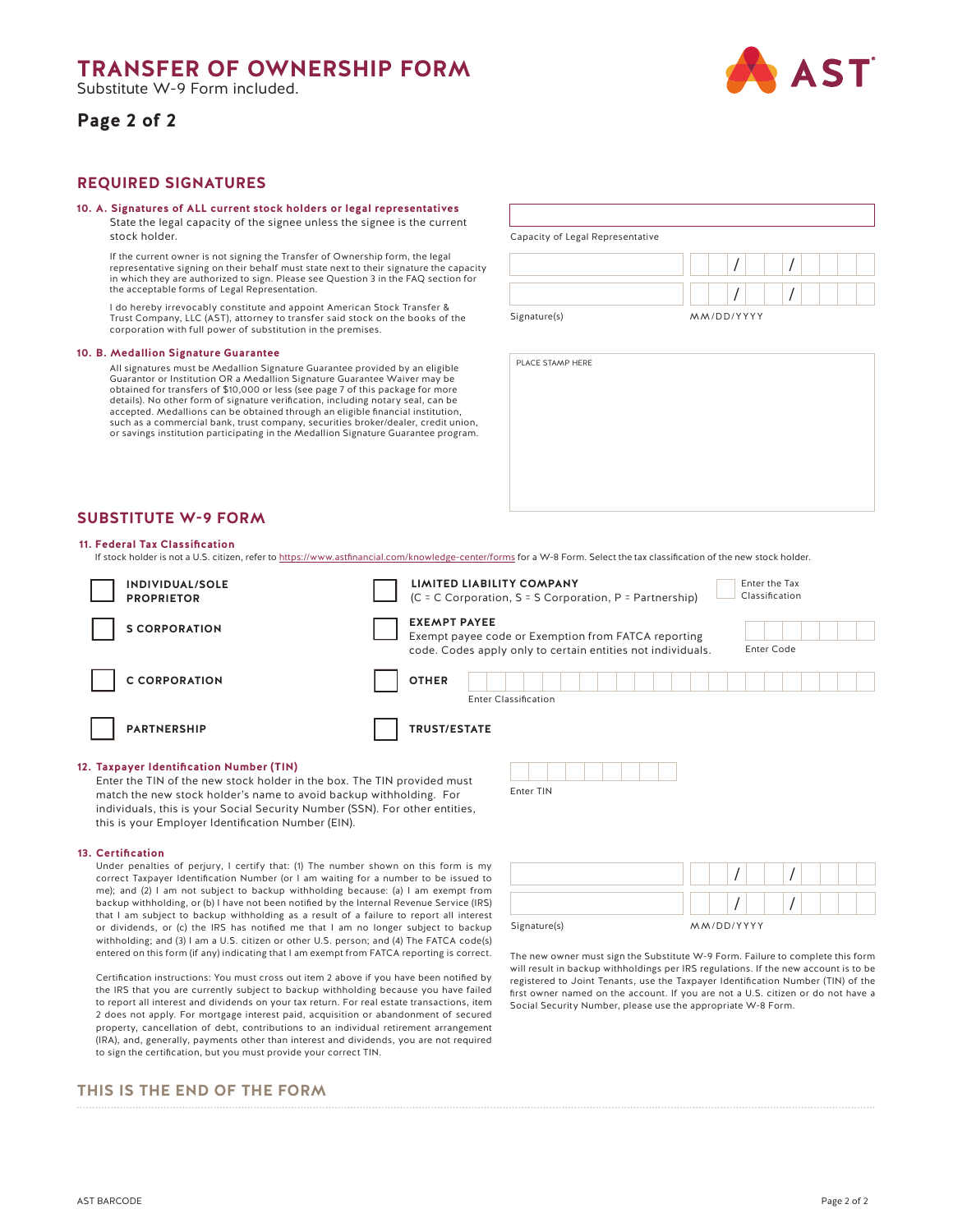## **AFFIDAVIT OF DOMICILE FORM**



Please submit a new form for each account and company of stock you are transferring.

## **DECEASED STOCK HOLDER INFORMATION**

| 1. Company Name of Stock Held                                                           |                                                                                                                                                                                                                                                           |                                   |
|-----------------------------------------------------------------------------------------|-----------------------------------------------------------------------------------------------------------------------------------------------------------------------------------------------------------------------------------------------------------|-----------------------------------|
| List full name of the company for which<br>stock is held.                               | Company Name                                                                                                                                                                                                                                              |                                   |
| 2. AST Account Number                                                                   |                                                                                                                                                                                                                                                           |                                   |
| List AST account number of the deceased stock<br>holder as it reads on account mailing. | <b>AST Account Number</b>                                                                                                                                                                                                                                 |                                   |
|                                                                                         |                                                                                                                                                                                                                                                           |                                   |
| 3. Full Name<br>List full name of the deceased stock holder.                            |                                                                                                                                                                                                                                                           |                                   |
|                                                                                         | Name of Deceased Stock Holder                                                                                                                                                                                                                             |                                   |
| 4. Date of Death<br>List date of death of deceased stock holder.                        |                                                                                                                                                                                                                                                           |                                   |
|                                                                                         | MM/DD/YYYY                                                                                                                                                                                                                                                |                                   |
| 5. Legal Address                                                                        |                                                                                                                                                                                                                                                           |                                   |
| List last address of the deceased stock holder.                                         | Street Address/PO Box                                                                                                                                                                                                                                     | Apt/Unit Number                   |
|                                                                                         |                                                                                                                                                                                                                                                           |                                   |
|                                                                                         | City                                                                                                                                                                                                                                                      | State                             |
|                                                                                         |                                                                                                                                                                                                                                                           |                                   |
|                                                                                         | Zip Code<br>Country                                                                                                                                                                                                                                       |                                   |
| <b>LEGAL REPRESENTATIVE INFORMATION</b>                                                 |                                                                                                                                                                                                                                                           |                                   |
| 6. Legal Identification                                                                 | <b>PERSONAL</b><br><b>EXECUTOR</b><br><b>ADMINISTRATOR</b>                                                                                                                                                                                                | <b>SURVIVOR</b><br><b>TRUSTEE</b> |
| Select representative's legal identification.                                           | REPRESENTATIVE                                                                                                                                                                                                                                            |                                   |
| 7. Full Name                                                                            |                                                                                                                                                                                                                                                           |                                   |
| List full name of legal representative.                                                 | Name of Legal Representative                                                                                                                                                                                                                              |                                   |
| 8. Address                                                                              |                                                                                                                                                                                                                                                           |                                   |
| List legal address of legal representative.                                             | Street Address/PO Box                                                                                                                                                                                                                                     | Apt/Unit Number                   |
|                                                                                         |                                                                                                                                                                                                                                                           |                                   |
|                                                                                         | City                                                                                                                                                                                                                                                      | State                             |
|                                                                                         |                                                                                                                                                                                                                                                           |                                   |
|                                                                                         | Zip Code<br>Country                                                                                                                                                                                                                                       |                                   |
| 9. Signature of the Legal Representative                                                |                                                                                                                                                                                                                                                           |                                   |
|                                                                                         | Signature of Legal Representative                                                                                                                                                                                                                         | MM/DD/YYYY                        |
|                                                                                         | I, being duly sworn, depose and say that I am the executor, administrator, personal representative, or survivor                                                                                                                                           |                                   |
|                                                                                         | (as checked above) of the Estate of the registered owner, whose name, date of death, and legal residence are listed above.<br>This affidavit confirms that American Stock Transfer & Trust Company, LLC ("AST") is the transfer agent that has permission |                                   |
|                                                                                         | to transfer or deliver securities registered in the name of, or owned by, said decedent at the time of his/her death.                                                                                                                                     |                                   |
| OFFICIAL NOTARY PUBLIC CERTIFICATION AND SEAL                                           |                                                                                                                                                                                                                                                           |                                   |
| 10. Sworn before me on this date                                                        |                                                                                                                                                                                                                                                           |                                   |
|                                                                                         |                                                                                                                                                                                                                                                           | AFFIX NOTARY PUBLIC SEAL BELOW    |
|                                                                                         | ,20<br>DAY OF                                                                                                                                                                                                                                             |                                   |
| <b>Signature of Notary Public</b>                                                       |                                                                                                                                                                                                                                                           |                                   |
| Signature(s)                                                                            |                                                                                                                                                                                                                                                           |                                   |
|                                                                                         |                                                                                                                                                                                                                                                           |                                   |
| State<br>Country                                                                        |                                                                                                                                                                                                                                                           |                                   |
| <b>Expiration of Commission</b>                                                         |                                                                                                                                                                                                                                                           |                                   |
| MM/DD/YYYY                                                                              |                                                                                                                                                                                                                                                           |                                   |

## **THIS IS THE END OF THE FORM**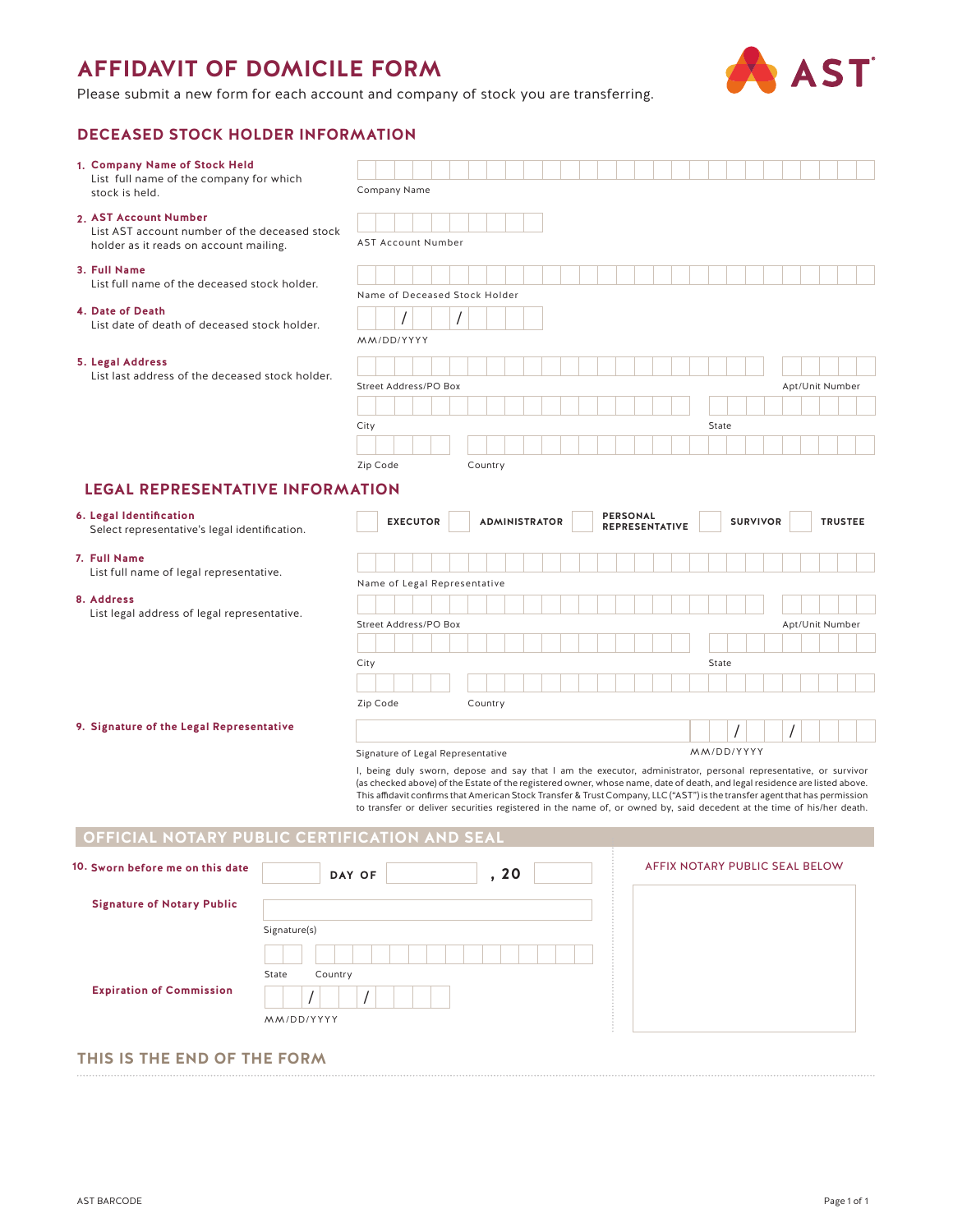# **FAQs**

- **What is a Medallion 1. Signature Guarantee, and where can I obtain one?** A Medallion Signature Guarantee is a special signature guarantee for the transfer of securities. It is a representation by the Guarantor that the signature is genuine and the signer is an appropriate person with the legal capacity to sign. You can obtain the guarantee through an eligible financial institution, such as a commercial bank, trust company, securities broker/dealer, credit union, or savings institution participating in the Medallion Signature Guarantee program.
- **Is my transfer request eligible 2. for a Medallion Signature Guarantee Waiver, and how can I obtain one?** A Medallion Signature Guarantee Waiver is offered for transfers of shares with aggregate value of \$10,000 or less on the date on which the transfer request is signed. You can obtain a waiver for the Medallion Signature Guarantee requirement by submitting the necessary transfer documents, a check for \$50 (payable to American Stock Transfer & Trust Company, LLC), a copy of a valid governmentissued identification with a signature (such as a driver's license or a passport), AND supporting documents reflecting your capacity to act on behalf of the shareholder, if applicable.
- **What is a Legal 3. Representative?** A "Legal Representative" is defined as a person empowered to act for another person who is recognized by law with respect to the individual's property or interests. A representative can be an executor, administrator, personal representative, trustee of a trust, power of attorney, receiver, guardian, custodian; or conservator agent, an officer, a partner, or an associate of an organization.
- **What is a W-9 Form, and why is it required?** A W-9 Form certifies the Taxpayer Identification Number (TIN, also known as a Social Security Number or Employer Identification Number) listed on an account. A W-9 Form is required each time a new registration or new account is established. The IRS requires that AST withhold a portion of the earnings on accounts that have not been certified by submitting a completed W-9 Form. **4.**
- **What if I am not a U.S. 5. citizen or do not have a Social Security Number?** If you are not a U.S. citizen or do not have a Social Security Number, please use the appropriate W-8 Form (**www.astfinancial.com/knowledge-center/forms**). In this case, leave the Substitute W-9 Form section on the Transfer of Ownership form blank. If an account is not certified, the new owner, who is a non-U.S. taxpayer, will be subject to U.S. withholding from all earnings or sale proceeds as regulated by the IRS.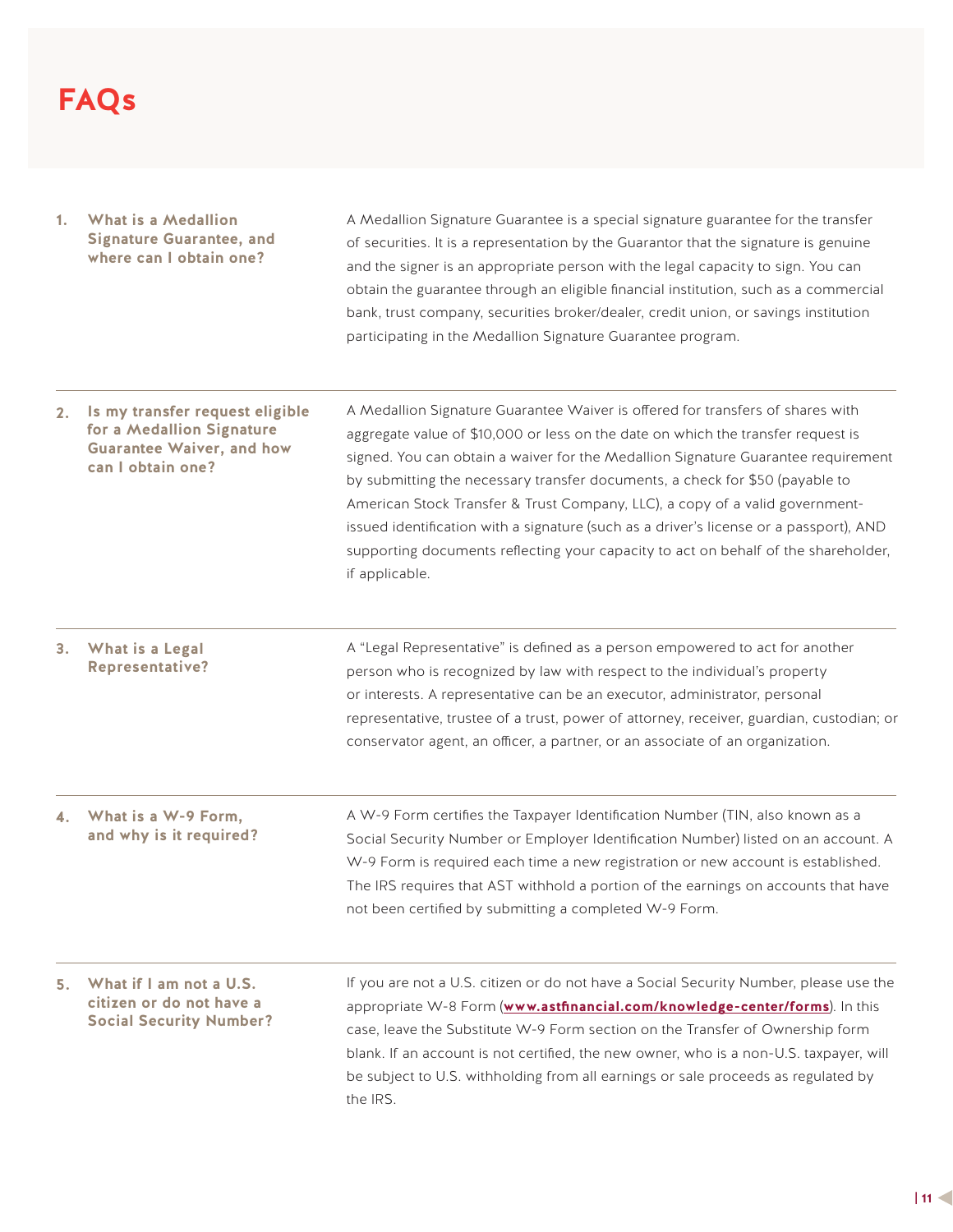# **FAQs**

## **What if I cannot locate 6. my certificate?** To provide you with replacement certificates, we must be notified of the loss in writing. You may also report the loss online by accessing your account at **www.astfinancial.com**. A bond of indemnity to replace lost shares must be obtained at your expense.

| 7. Are dividend options<br>available to the new owner?                                              | Dividend policies depend on the particular stock held. Listed below are AST's guidelines<br>for dividend payments, provided that the company pays dividends.<br>When a company has a Dividend Reinvestment Plan (DRIP) that allows for reinvestment<br>of dividends, the following applies: The new owner may choose the reinvestment option<br>as provided on the Transfer of Ownership with a W-9 Form.<br>The new owner may also enroll in the plan by accessing their account from our website<br>at www.astfinancial.com. |  |  |  |
|-----------------------------------------------------------------------------------------------------|--------------------------------------------------------------------------------------------------------------------------------------------------------------------------------------------------------------------------------------------------------------------------------------------------------------------------------------------------------------------------------------------------------------------------------------------------------------------------------------------------------------------------------|--|--|--|
|                                                                                                     | When a company does not have a DRIP, the following applies: The new account will be<br>set up to receive dividend checks. Can cash dividends be set up for direct deposit for<br>the new account? If the company offers direct deposit of dividends, the new owner can<br>arrange for direct deposit by downloading a direct deposit form from our website at<br>www.astfinancial.com/knowledge-center/forms.                                                                                                                  |  |  |  |
|                                                                                                     | Please be advised some companies do not offer direct deposit of dividends.                                                                                                                                                                                                                                                                                                                                                                                                                                                     |  |  |  |
| 8. What is a Certificate<br>of Appointment?                                                         | A Certificate of Appointment is a court-issued document that proves the authority<br>of the estate trustee to administer the provisions of the deceased's will. Contact the<br>state in which the registered owner was domiciled to determine whether or not you<br>need a Certificate of Appointment.                                                                                                                                                                                                                         |  |  |  |
| 9. What is the Affidavit of<br>Domicile Form, and when<br>should I complete one?                    | An Affidavit of Domicile is a sworn statement that is to be signed before an official<br>notary public. The purpose of this form is to enable AST to secure the transfer of<br>shares owned by the deceased at the time of his or her death under the laws of the<br>deceased's legal residence. You are required to complete and submit an Affidavit of<br>Domicile to AST when transferring shares involving a deceased shareholder.                                                                                         |  |  |  |
| 10. What if I don't wish to<br>transfer my shares but<br>need to change the name<br>on the account? | To change or correct a name or to alter an account title in any form is considered a<br>transfer, and a Medallion Signature Guarantee is required. If shares are in certificate<br>form, the original certificate(s) must be submitted in order to execute the name<br>change request.                                                                                                                                                                                                                                         |  |  |  |